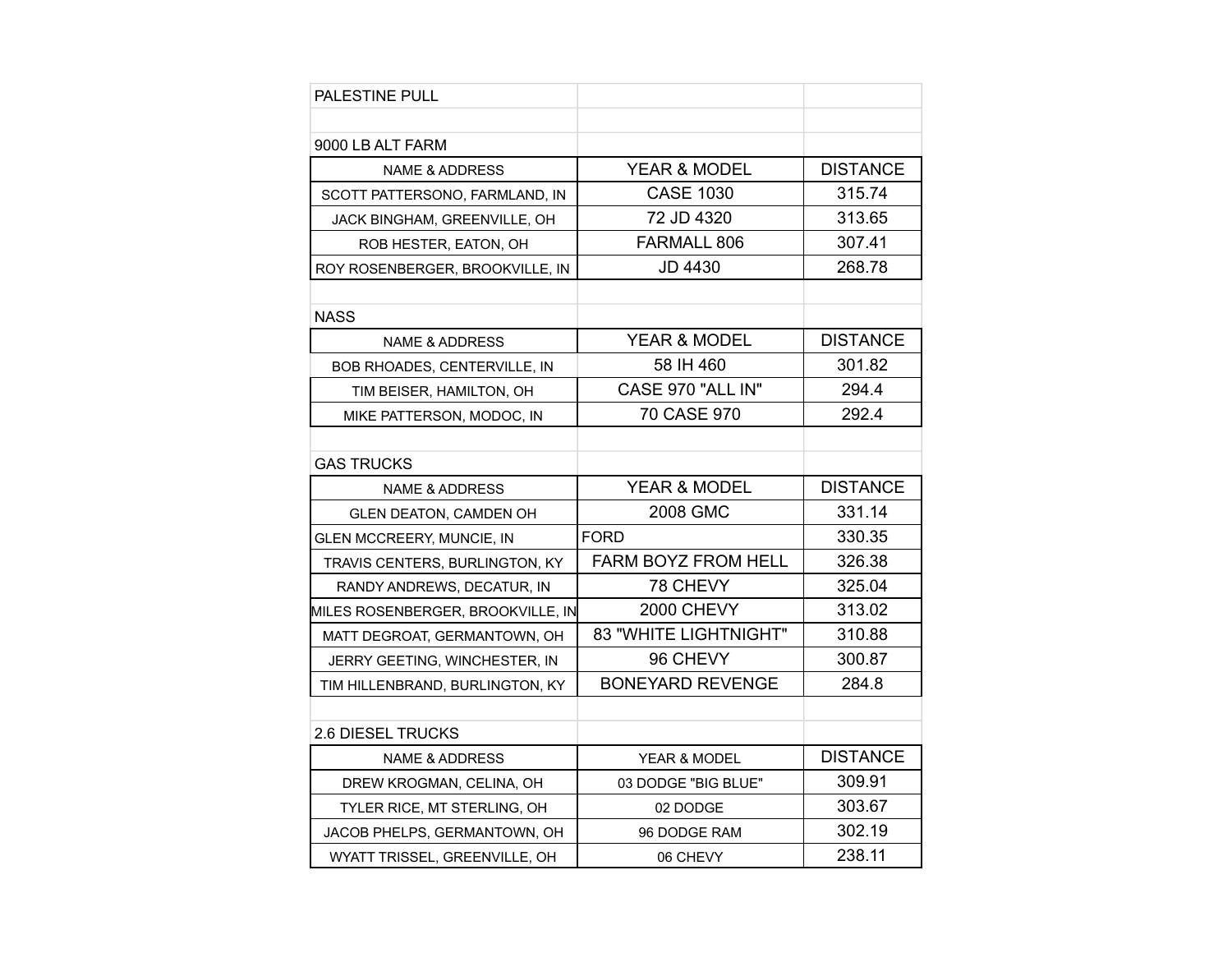| <b>HOT RODS</b>                 |                              |                 |
|---------------------------------|------------------------------|-----------------|
| <b>NAME &amp; ADDRESS</b>       | YEAR & MODEL                 | <b>DISTANCE</b> |
| CHRIS ZAENKERT, HAMILTON OH     | JD 4020 "BLEEDIN GREEN"      | 310.47          |
| BARNEY TAYLOR, FLETCHER, OH     | IHC 656 "HOT ROD HARVESTE    | 303.21          |
| TREVOR ZAENKERT, OKEANA, OH     | COCKSHUTT 880 (LIFECHANGE    | 302.98          |
| BEN HOLTHAUS, LEWISBURG, OH     | <b>SLOW BURN RELIT</b>       | 302.82          |
| JACOB UNGER, EATON OH           | <b>CASE 1030</b>             | 296.56          |
| JEFF SHAW, MT VICTORY, OH       | OLIVER 88 "GOING FOR BROK    | 294.85          |
| TIM TAYLOR, MIDDLETOWN, OH      | 62 IH 560                    | 294.6           |
| KIRT DREW, NEW MADISON OH       | 7                            | 293.74          |
| RICH ROYER, NEW MADISON, OH     | <b>COCKSHUTT 40</b>          | 286.91          |
|                                 |                              |                 |
| 9500 HOT FARM                   |                              |                 |
| <b>NAME &amp; ADDRESS</b>       | <b>YEAR &amp; MODEL</b>      | <b>DISTANCE</b> |
| DNNER CARRINGTON, GEORGETOWN, C | CASE IH 270 "ENDLESS"        | 318.07          |
| JUSTIN FLECK, CELINA, OH        | IH 1066 "ALL BEEF            | 314.22          |
| RUSS CLARK, COVINGTON, OH       | JD 4250 "CRUIZIN DEERE"      | 305.11          |
| DARREN BOMMER, BROOKVILLE, IN   | IH 1206                      | 302.21          |
| MITCH REGEDANZ, CELINA, OH      | JD 4520 "DEMONSTRATOR"       | 300.06          |
| WAYNE COOK, ST PARIS, OH        | IH 1066 "ROCKY TOP RELOADED" | 298.17          |
| COLE WILDERMUTH, LEWISTOWN, OH  | 20 "THE REPLACEMENT DEE      | 294.13          |
| BRANDON MONEBRAKE, EATON, OH    | 4010 JD                      | 288.26          |
| JUSTIN ROYER, NEW MADISONO, OH  | IH 1466                      | 287.99          |
| DARREN BOMMER, BROOKVILLE, IN   | <b>IH 1066</b>               | 252.9           |
| CHRIS REGEDANZ, CELINA, OH      | JD 4450 "SHOW STOPPER"       | 52.47           |
| <b>SCOT MILLER,</b>             | <b>DRAGLINE XPRESS</b>       | $\overline{0}$  |
|                                 |                              |                 |
| DIV II 4500 ANTIQUES            |                              |                 |
| <b>NAME &amp; ADDRESS</b>       | <b>YEAR &amp; MODEL</b>      | <b>DISTANCE</b> |
| JIM ROSE, BROOKVILLE, OH        | 59 FARMALL 460               | 207.43          |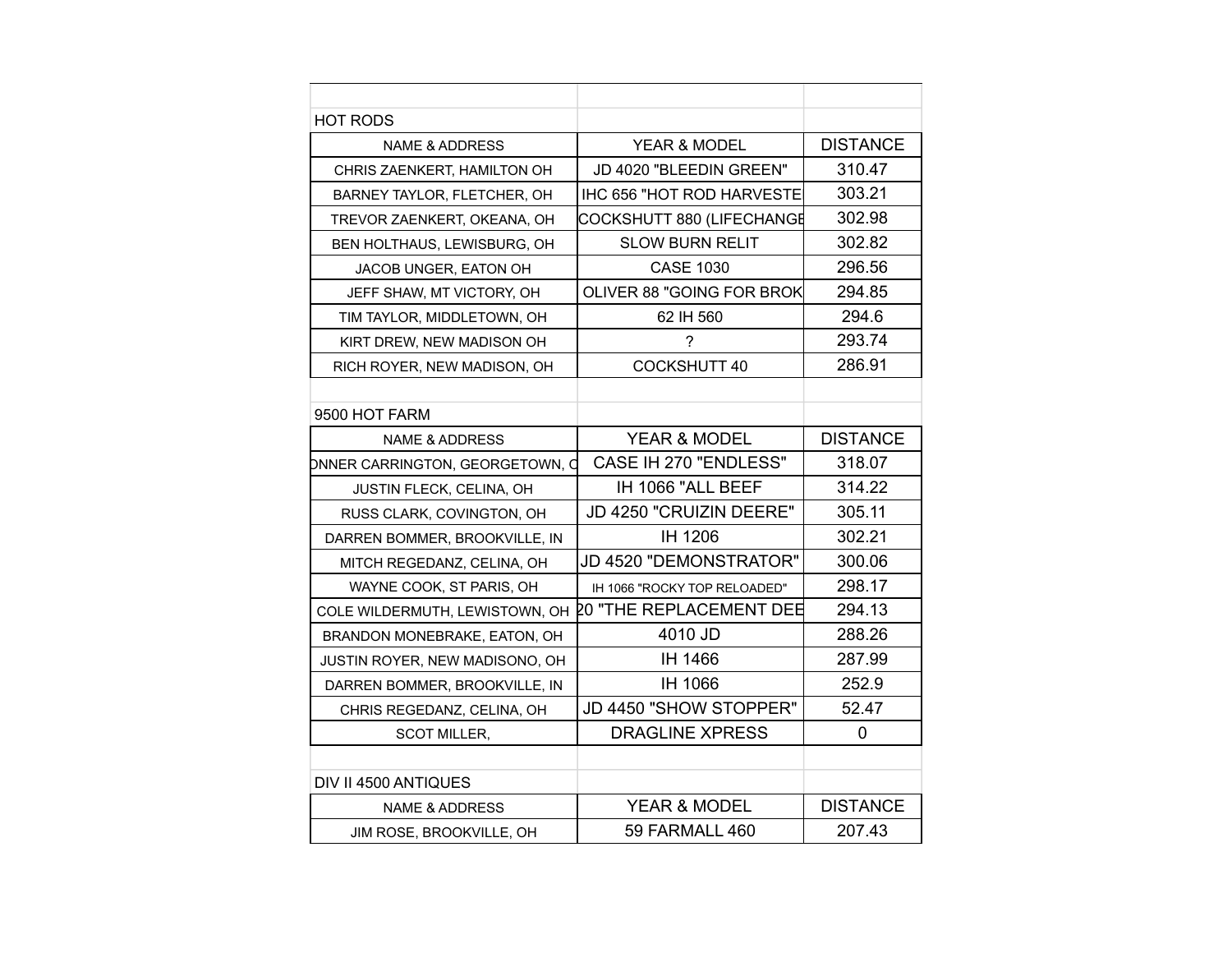| DAVID RISSELMAN, RUSHVILLE, IN    | 59 FARMALL 460         | 206.23          |
|-----------------------------------|------------------------|-----------------|
| GARY HUMMEL, NEW WESTON, OH       | 51 COCKSHUTT 40        | 206.09          |
| DARREN NIEHOFF, GLENWOOD, IN      | 58 COCKSHUTT 570       | 203.98          |
| DUANE RISSELMAN, CONNERSVILLE, IN | 49 MMU                 | 203.29          |
| KEMBER KUHN, RUSHVILLE, IN        | OLIVER 88              | 202.87          |
| DELBERT HERTEL, LIBERTY, IN       | 58 OLIVER 770          | 202.41          |
| BOB WILLS, UC, OH                 | 52 OLIVER 88           | 201.35          |
| BUD DAVIS, HILLSBORO, OH          | <b>OLIVER SUPER 88</b> | 196.4           |
| TOM OWENS, MUNCIE, IN             | <b>52 OLIVER 77</b>    | 158.3           |
| TOBY LAFUZE, RICHMOND, IN         | 47 W6                  | 154.95          |
| DAN BROWN, RUSHVILLE, IN          | 58 FARMALL 460         | $-1$            |
| PHIL KUHN, RUSHVILLE, IN          | OLIVER 880             | $-1$            |
|                                   |                        |                 |
| DIV II 5000 ANTIQUE               |                        |                 |
| <b>NAME &amp; ADDRESS</b>         | YEAR & MODEL           | <b>DISTANCE</b> |
| DAVID RISSELMAN, RUSHVILLE, IN    | 59 FARMALL 460         | 274.9           |
| GARY HUMMEL, NEW WESTON, OH       | 51 COCKSHUTT 40        | 283.38          |
| DUANE RISSELMAN, CONNERSVILLE, IN | 49 MMU                 | 224.01          |
| LUKE DREW, NEW MADISON OH         | 7                      | 221.67          |
| DAN BROWN, RUSHVILLE, IN          | 58 FARMALL 460         | 219.9           |
| LLOYD LEE, ELDORADO, OH           | 54 FORDSON MAJ DIESEL  | 219.23          |
| TOMMY CARR, RIDGEVILLE, IN        | 53 MM UBE (THE THING)  | 219.01          |
| PHIL KUHN, RUSHVILLE, IN          | OLVIER 880             | 217.2           |
| BOB WILLS, UC, OH                 | 52 OLIVER 88           | 216.01          |
| JIM ROSE, BROOKVILLE, OH          | 59 FARMALL 460         | 215.71          |
| BUD DAVIS, HILLSBORO, OH          | <b>OLVIER SUPER 88</b> | 214.61          |
| DELBERT HERTEL, LIBERTY, IN       | 58 OLIVER 770          | 211.75          |
| DARREN NIEHOFF, GLENWOOD IN       | 58 COCKSHUTT 570       | 210.82          |
| DEVON NIEHOFF, RUSHVILLE, IN      | 58 FARMALL 560         | 209.66          |
| KEMBER KUHN, RUSHVILLE, IN        | OLIVER 88              | 207.91          |
| NATE LAFUZE, RICHMOND, IN         | FARMALL 450            | 206.72          |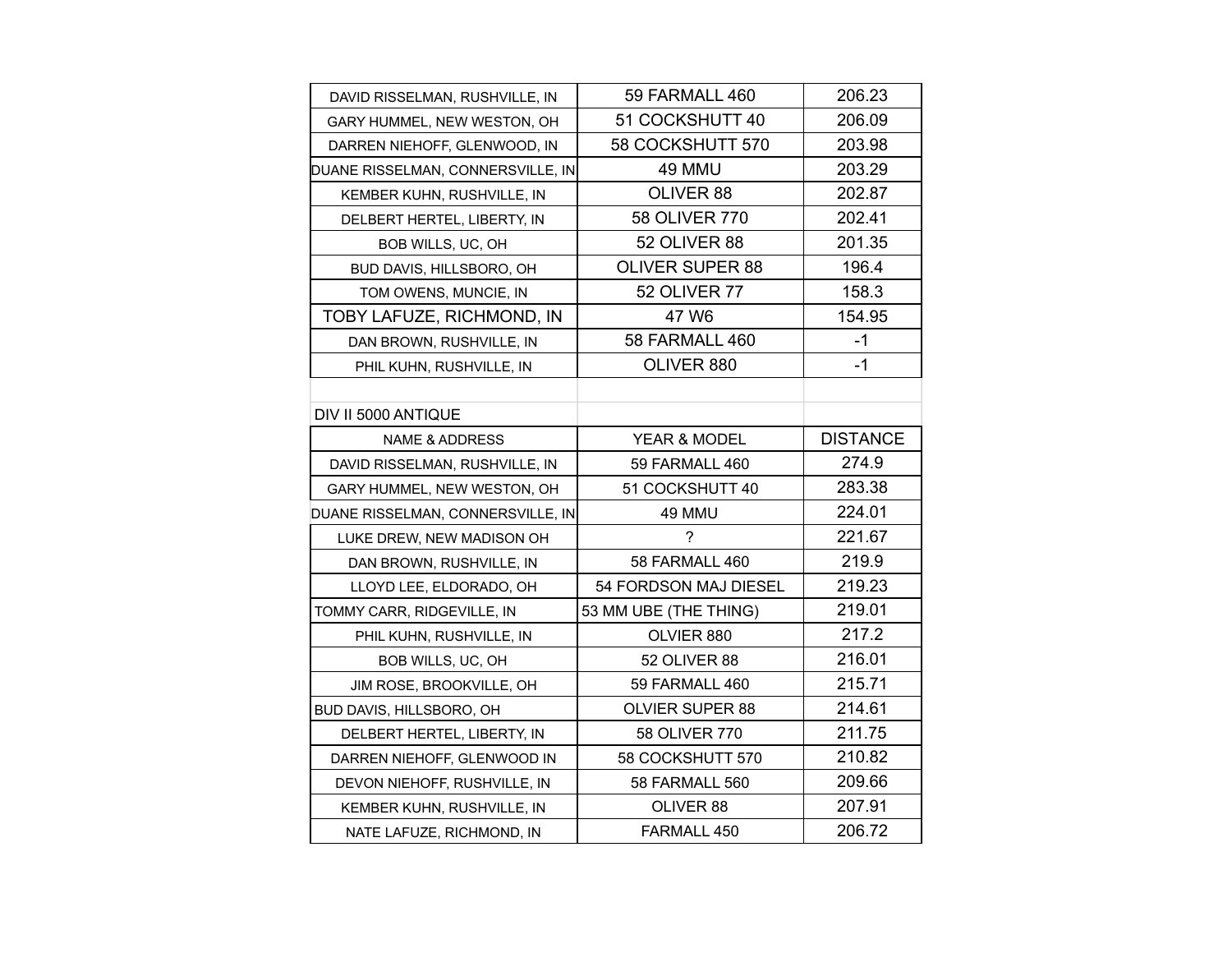| GLEE ANN WILLS, UC, OH            | 46 JD A                | 205.05          |
|-----------------------------------|------------------------|-----------------|
| TOBY LAFUZE, RICHMOND, IN         | 47 W6                  | 198.42          |
|                                   |                        |                 |
| DIV II 5250 ANTIQUES              |                        |                 |
| <b>NAME &amp; ADDRESS</b>         | YEAR & MODEL           | <b>DISTANCE</b> |
| DELBERT HERTEL, LIBERTY, IN       | 58 OLIVER 770          | 208.58          |
| DUANE RISSELMAN, CONNERSVILLE, IN | 49 MMU                 | 206.09          |
| DAVID RISSELMAN, RUSHVILLE, IN    | 59 FARMALL 460         | 205.14          |
| DEVON NIEHOFF, RUSHVILLE, IN      | 58 FARMALL 560         | 204.22          |
| BUD DAVIS, HILLSBORO, OH          | <b>OLIVER SUPER 88</b> | 198.71          |
| LLOYD LEE, ELDORADO, OH           | 54 FORDSON MAJ DIESEL  | 197.44          |
| KEMBER KUHN, RUSHVILLE, IN        | OLIVER 88              | 197.21          |
| LUKE DREW, NEW MADISON, OH        | ?                      | 195.75          |
| DARREN NIEHOFF, GLENWOOD, IN      | 58 COCKSHUTT 570       | 194.73          |
| NATE LAFUZE, RICHMOND, IN         | FARMALL 450            | 185.17          |
| DAN BROWN, RUSHVILLE, IN          | 58 FARMALL 460         | 185             |
| TOBY LAFUZE, RICHMOND, IN         | 47 W6                  | 145.94          |
|                                   |                        |                 |
| DIV II 5500 ANTIQUES              |                        |                 |
| <b>NAME &amp; ADDRESS</b>         | YEAR & MODEL           | <b>DISTANCE</b> |
| DAN BROWN, RUSHVILLE, IN          | 58 FARMALL 460         | 206.34          |
| KEMBER KUHN, RUSHVILLE, IN        | OLIVER 88              | 204.32          |
| GARY HUMMEL, NEW WESTON, OH       | 51 COCKSHUTT 40        | 204.01          |
| DAVID RISSELMAN, RUSHVILLE, IN    | 59 FARMALL 460         | 200.65          |
| JIM ROSE, BROOKVILLE, OH          | 59 FARMALL 460         | 200.41          |
| DUANE RISSELMAN, CONNERSVILLE, IN | 49 MMU                 | 199.69          |
| BUD DAVIS, HILLSBORO, OH          | <b>OLIVER SUPER 88</b> | 199.02          |
| DEVON NIEHOFF, RUSHVILLE, IN      | <b>58 FARMALL 560</b>  | 198.88          |
| LLOYD LEE, ELDORADO, OH           | 54 FORDSON MAJ DIESEL  | 198.79          |
| FRANK MARCHAL, BRADFORD, OH       | 55 CASE                | 196.81          |
| NATE LAFUZE, RICHMOND, IN         | FARMALL 450            | 195.51          |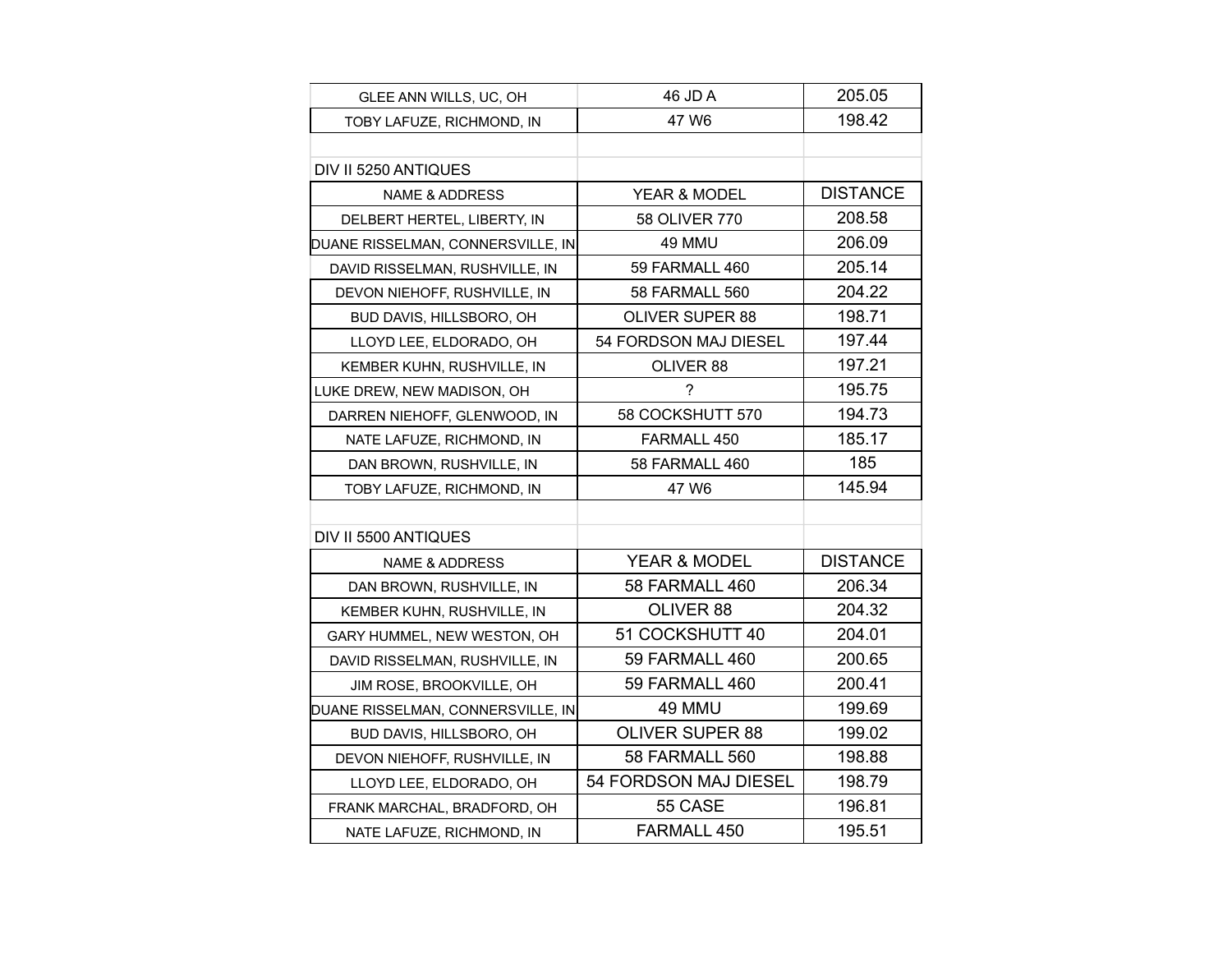| DARREN NIEHOFF, GLENWOOD, IN      | 58 COCKSHUTT 570        | 192.94          |
|-----------------------------------|-------------------------|-----------------|
| RALPH REECE, WEST MAN, OH         | <b>SM FARMALL</b>       | 191.74          |
| EDGAR BILLS, MONETZUMA, OH        | <b>58 FARMALL 560</b>   | 191.67          |
| GLEE ANN WILLS, UC OH             | 46 JD A                 | 181.37          |
| TOBY LAFUZE, RICHMOND, IN         | 47 W6                   | 171.96          |
|                                   |                         |                 |
| DIV II 5750 ANTIQUES              |                         |                 |
| <b>NAME &amp; ADDRESS</b>         | <b>YEAR &amp; MODEL</b> | <b>DISTANCE</b> |
| DAVID RISSELMAN, CONNERSVILLE IN  | ?                       | 201.32          |
| DEON NIEHOFF, RUSHVILLE, IN       | 58 FARMALL 560          | 200.45          |
| DUANE RISSELMAN, CONNERSVILLE, IN | 49 MMU                  | 199.93          |
| PHIL KUHN, RUSHVILLE, IN          | OLIVER 880              | 197.56          |
| RALPH REECE, WEST MAN, OH         | <b>SM FARMALL</b>       | 197.12          |
| LLOYD LEE, ELDOADO, OH            | 54 FORDSON MAJ DIESEL   | 193.93          |
| BUD DAVIS, HILLSBORO, OH          | <b>OLIVER SUPER 88</b>  | 190.36          |
| EDGAR BILLS, MONETZUMA, OH        | 58 FARMALL 560          | 190.3           |
| FRANK MARCHAL, BRADFORD, OH       | 55 CASE                 | 190.02          |
| NATE LAFUZE, RICHMOND, IN         | FARMALL 450             | 185.05          |
|                                   |                         |                 |
| DIV II 6000 ANTIQUES              |                         |                 |
| <b>NAME &amp; ADDRESS</b>         | YEAR & MODEL            | <b>DISTANCE</b> |
| BUD DAVIS, HILLSBORO, OH          | <b>OLIVER SUPER 88</b>  | 202.29          |
| LLOYD LEE, ELDORADO, OH           | 54 FORDSON MAJ DIESEL   | 199.94          |
| DUANE RISSELMAN, CONNERSVILLE, IN | 49 MMU                  | 198.02          |
| GARY HUMMEL, NEW WESTON, OH       | 51 COCKSHUTT 40         | 195.67          |
| DEVON NIEHOFF, RUSHVILLE, IN      | 58 FARMALL 560          | 195.61          |
| RUSS MARCHAL, VERSAILLES, OH      | 55 CASE 400             | 192.01          |
| EDGAR BILLS, MONETZUMA, OH        | 58 FARMALL 560          | 191.71          |
| NATE LAFUZE, RICHMOND, IN         | FARMALL 450             | 186.22          |
| GLEE ANN WILLS, UC OH             | 46 JD A                 | 186.12          |
|                                   |                         |                 |